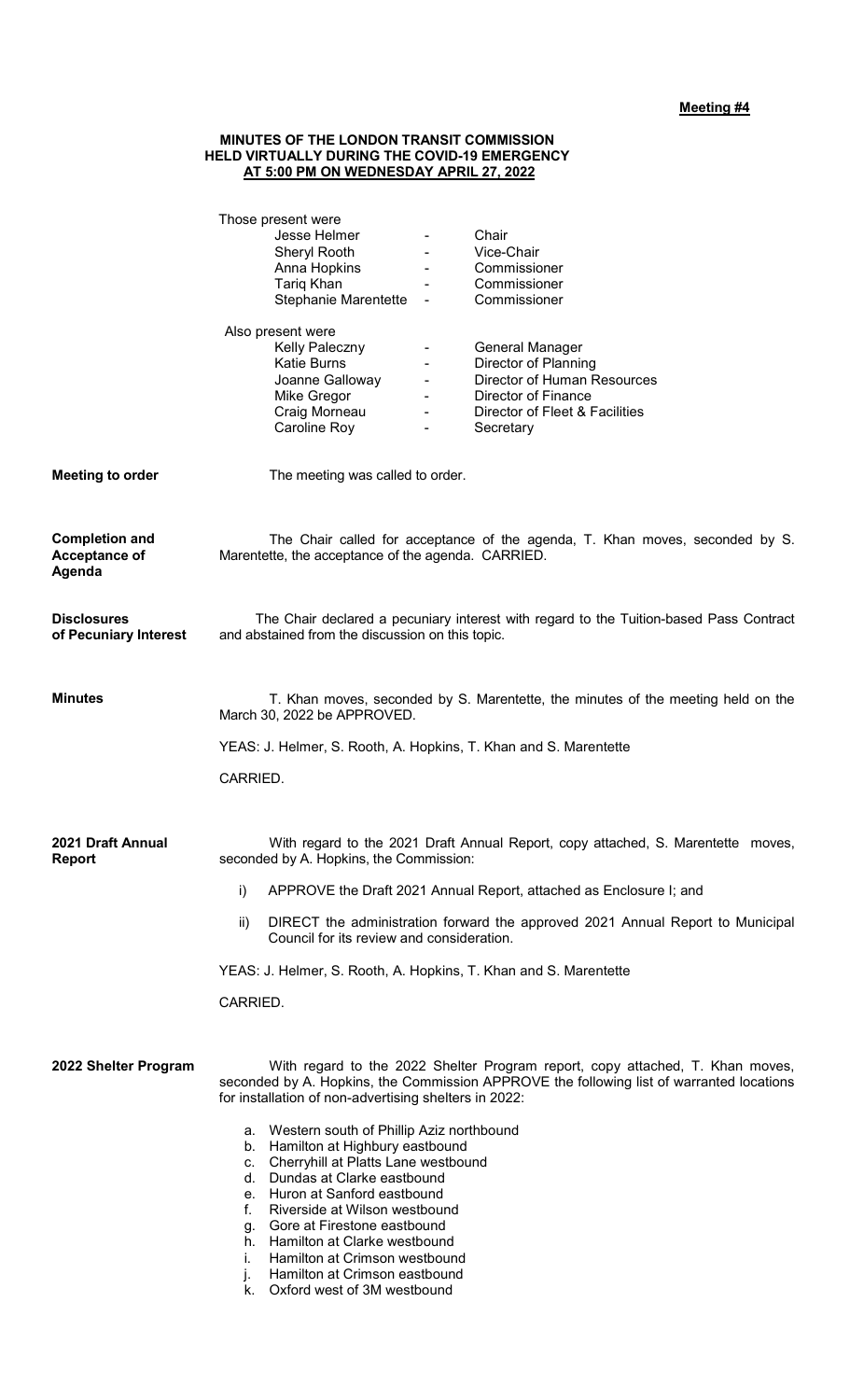|                                                                         | Commissioners at Meadowlilly eastbound<br>m. Commissioners at Meadowlilly westbound<br>n. Commissioners at Highbury eastbound<br>o. Pond Mills south of Bradley southbound<br>p. Adelaide south east Osgoode nearside northbound<br>q. Clarke at Charterhouse southbound<br>Southdale east of Wharncliffe westbound<br>r.<br>s. Lighthouse at White Sands northbound<br>Marie Currie School<br>t.<br>u. Capulet at Oxford southbound<br>v. Wonderland at Village Green southbound<br>w. Nixon at Southdale southbound<br>x. Richmond at Windermere southbound<br>y. 160 Cherryhill Place<br>z. Fanshawe College Blvd at Fleming southbound<br>aa. Cherryhill at Cherryhill Blvd<br>bb. Sanford south of Huron southbound<br>cc. Proudfoot at Forest Hills westbound<br>dd. Wellington at Bradley southbound<br>YEAS: J. Helmer, S. Rooth, A. Hopkins, T. Khan and S. Marentette<br><b>CARRIED</b> |
|-------------------------------------------------------------------------|---------------------------------------------------------------------------------------------------------------------------------------------------------------------------------------------------------------------------------------------------------------------------------------------------------------------------------------------------------------------------------------------------------------------------------------------------------------------------------------------------------------------------------------------------------------------------------------------------------------------------------------------------------------------------------------------------------------------------------------------------------------------------------------------------------------------------------------------------------------------------------------------------|
| <b>Tuition-based Pass</b><br><b>Contract</b>                            | With regard to the Tuition-based Pass Contract report, copy attached, T. Khan<br>moves, seconded by A. Hopkins, the Commission:                                                                                                                                                                                                                                                                                                                                                                                                                                                                                                                                                                                                                                                                                                                                                                   |
|                                                                         | DIRECT administration to establish a one-year extension for the 2022/23 academic<br>i)<br>year to the Tuition-based Pass Contracts with University Student's Council at<br>Western University, Society of Graduate Students at Western University, and<br>Fanshawe Student Union at Fanshawe College providing for a 2% increase in the<br>annual cost and utilizing the remaining terms and conditions that are currently in<br>place; and                                                                                                                                                                                                                                                                                                                                                                                                                                                       |
|                                                                         | DIRECT administration to finalize new multi-year contracts with each of the parties<br>$\parallel$<br>effective for the academic year beginning 2023/24 for Commission consideration no<br>later than December 31, 2022.                                                                                                                                                                                                                                                                                                                                                                                                                                                                                                                                                                                                                                                                          |
|                                                                         | YEAS: S. Rooth, A. Hopkins, T. Khan and S. Marentette                                                                                                                                                                                                                                                                                                                                                                                                                                                                                                                                                                                                                                                                                                                                                                                                                                             |
|                                                                         | CARRIED.                                                                                                                                                                                                                                                                                                                                                                                                                                                                                                                                                                                                                                                                                                                                                                                                                                                                                          |
| <b>2022 Road</b><br><b>Construction Update</b>                          | With regard to the 2022 Road Construction Update report, copy attached, S. Rooth<br>moves, seconded by S. Marentette, the report be NOTED and FILED.                                                                                                                                                                                                                                                                                                                                                                                                                                                                                                                                                                                                                                                                                                                                              |
|                                                                         | YEAS: J. Helmer, S. Rooth, A. Hopkins, T. Khan and S. Marentette                                                                                                                                                                                                                                                                                                                                                                                                                                                                                                                                                                                                                                                                                                                                                                                                                                  |
|                                                                         | CARRIED.                                                                                                                                                                                                                                                                                                                                                                                                                                                                                                                                                                                                                                                                                                                                                                                                                                                                                          |
| 2022 Commission<br><b>Work Program - First</b><br><b>Quarter Update</b> | With regard to the 2022 Commission Work Program – First Quarter Update report,<br>copy attached, S. Marentette moves, seconded by S. Rooth, the report be NOTED and FILED.                                                                                                                                                                                                                                                                                                                                                                                                                                                                                                                                                                                                                                                                                                                        |
|                                                                         | YEAS: J. Helmer, S. Rooth, A. Hopkins, T. Khan and S. Marentette                                                                                                                                                                                                                                                                                                                                                                                                                                                                                                                                                                                                                                                                                                                                                                                                                                  |
|                                                                         | CARRIED.                                                                                                                                                                                                                                                                                                                                                                                                                                                                                                                                                                                                                                                                                                                                                                                                                                                                                          |
| <b>COVID-19 Ridership</b><br>and Service Impacts                        | With regard to the COVID-19 Ridership and Service Impacts report, copy attached, T.<br>Khan moves, seconded by S. Rooth, the report be NOTED and FILED.                                                                                                                                                                                                                                                                                                                                                                                                                                                                                                                                                                                                                                                                                                                                           |
|                                                                         | YEAS: J. Helmer, S. Rooth, A. Hopkins, T. Khan and S. Marentette                                                                                                                                                                                                                                                                                                                                                                                                                                                                                                                                                                                                                                                                                                                                                                                                                                  |
|                                                                         | CARRIED.                                                                                                                                                                                                                                                                                                                                                                                                                                                                                                                                                                                                                                                                                                                                                                                                                                                                                          |